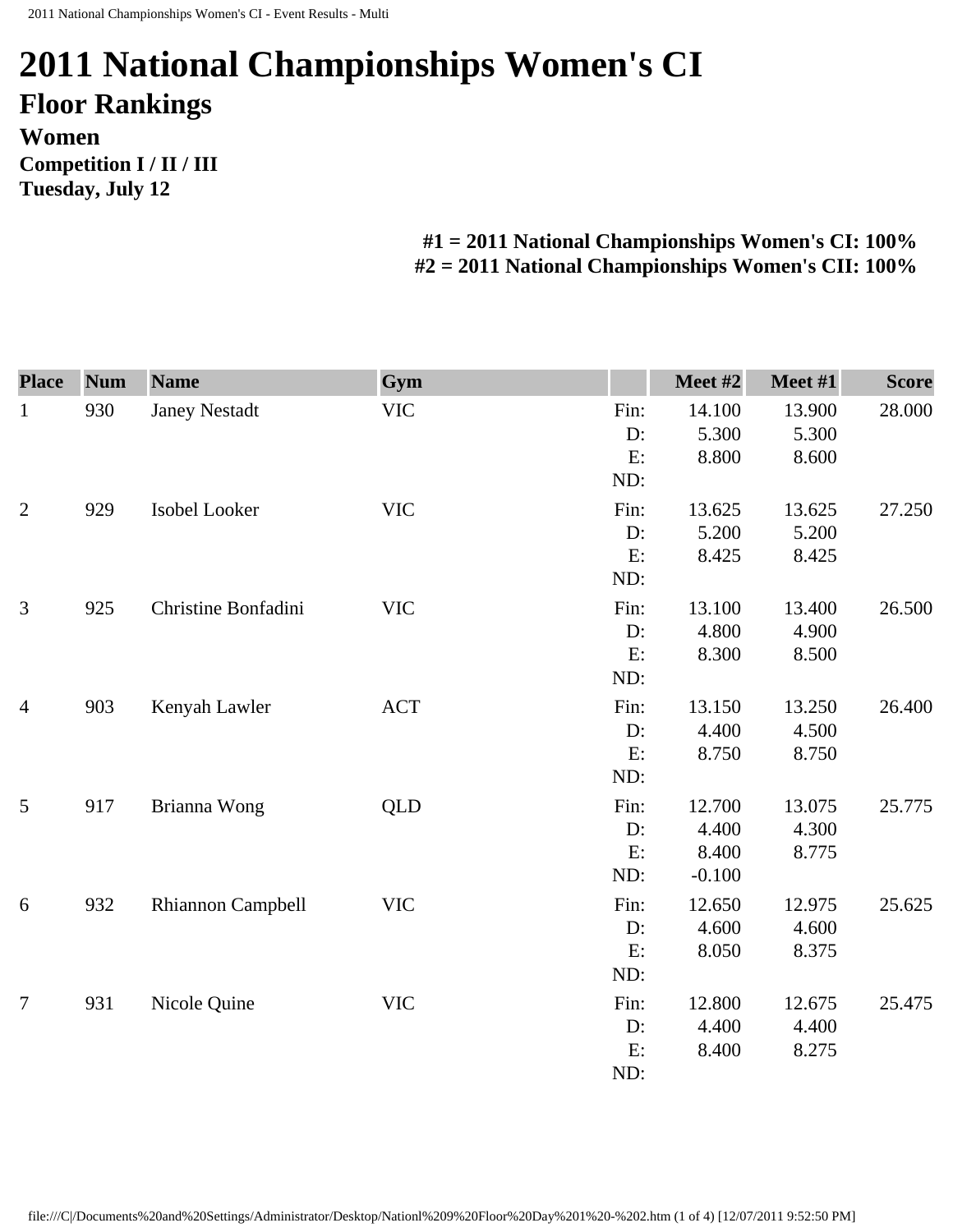2011 National Championships Women's CI - Event Results - Multi

| $8\,$ | 904 | Bianka Rose          | <b>ACT</b> | Fin:<br>D:<br>E:<br>ND:    | 12.550<br>4.600<br>7.950 | 12.750<br>4.600<br>8.250<br>$-0.100$ | 25.300 |
|-------|-----|----------------------|------------|----------------------------|--------------------------|--------------------------------------|--------|
| 9     | 912 | Mikayla Adams        | <b>QLD</b> | Fin:<br>$D$ :<br>E:<br>ND: | 13.100<br>4.600<br>8.500 | 12.025<br>4.700<br>7.425<br>$-0.100$ | 25.125 |
| 10    | 915 | Sophie Musgrave      | <b>QLD</b> | Fin:<br>D:<br>E:<br>ND:    | 12.400<br>3.900<br>8.500 | 12.575<br>3.900<br>8.675             | 24.975 |
| 11    | 916 | Jessica Wigglesworth | <b>QLD</b> | Fin:<br>$D$ :<br>E:<br>ND: | 12.350<br>3.900<br>8.450 | 12.550<br>4.000<br>8.550             | 24.900 |
| 12    | 906 | <b>Keily Dober</b>   | <b>NSW</b> | Fin:<br>$D$ :<br>E:<br>ND: | 12.450<br>4.200<br>8.250 | 12.325<br>4.300<br>8.025             | 24.775 |
| 13T   | 933 | Olivia Brown         | <b>WA</b>  | Fin:<br>D:<br>E:<br>ND:    | 12.600<br>4.000<br>8.600 | 12.150<br>3.900<br>8.250             | 24.750 |
| 13T   | 910 | Hannah Yarwood       | <b>NSW</b> | Fin:<br>D:<br>E:<br>ND:    | 12.300<br>4.300<br>8.000 | 12.450<br>4.200<br>8.250             | 24.750 |
| 15    | 934 | Madelaine Jones      | <b>WA</b>  | Fin:<br>D:<br>E:<br>ND:    | 11.550<br>4.600<br>6.950 | 12.900<br>4.800<br>8.100             | 24.450 |
| 16    | 914 | Sky Brunker          | <b>QLD</b> | Fin:<br>$D$ :<br>E:<br>ND: | 11.550<br>4.100<br>7.450 | 12.775<br>4.300<br>8.475             | 24.325 |
| 17    | 905 | Breeanna Carter      | <b>NSW</b> | Fin:<br>$D$ :<br>E:<br>ND: | 11.575<br>4.500<br>7.075 | 12.725<br>4.600<br>8.125             | 24.300 |
| 18    | 911 | <b>Riley Cross</b>   | <b>NSW</b> | Fin:<br>$D$ :<br>E:<br>ND: | 11.925<br>4.700<br>7.225 | 12.200<br>4.600<br>7.600             | 24.125 |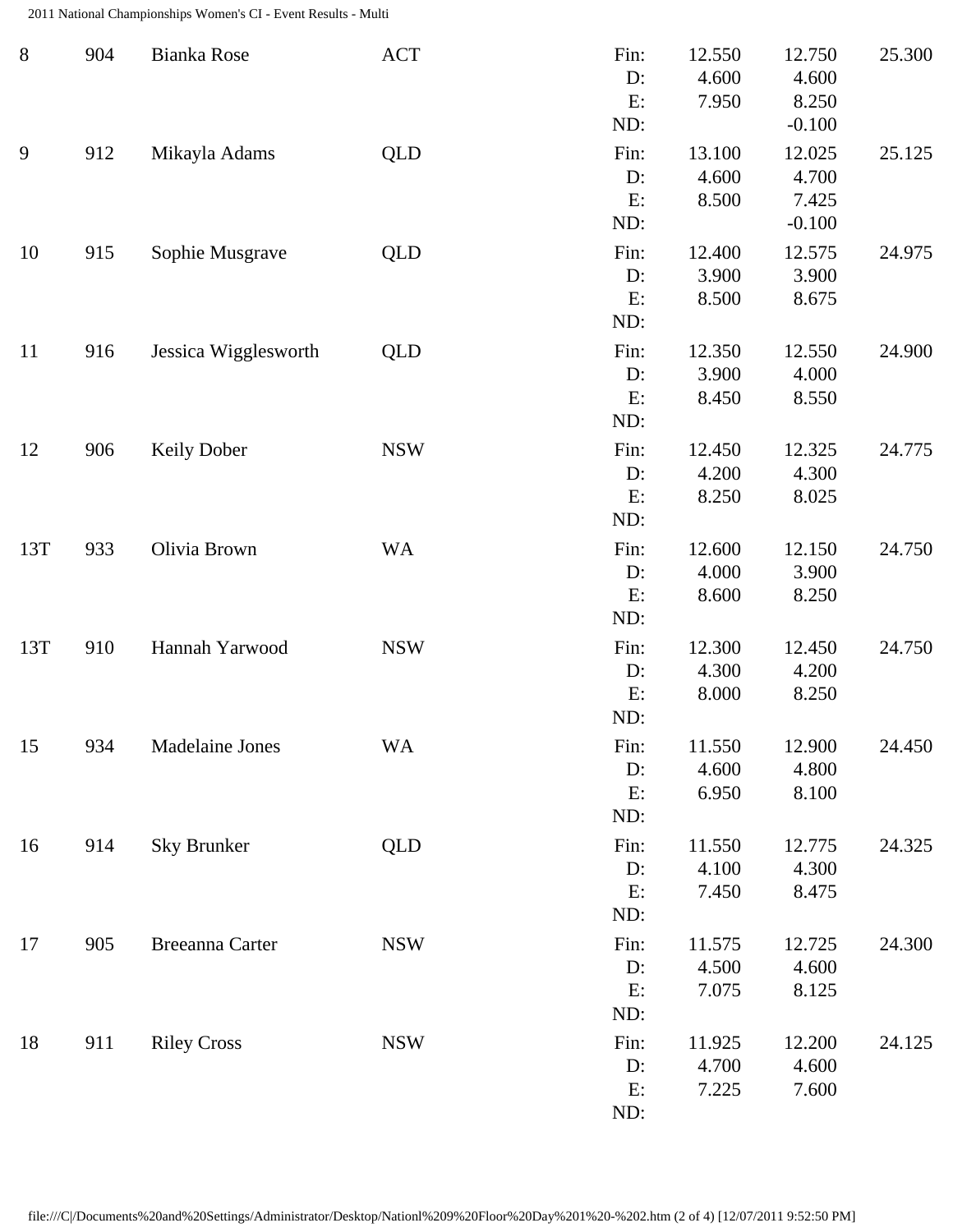2011 National Championships Women's CI - Event Results - Multi

| 19  | 909 | Jacqueline Rosenzweig       | <b>NSW</b> | Fin:<br>D:<br>E:<br>ND:    | 12.000<br>4.200<br>7.800             | 12.025<br>4.300<br>7.725            | 24.025 |
|-----|-----|-----------------------------|------------|----------------------------|--------------------------------------|-------------------------------------|--------|
| 20T | 913 | Abbie Benstead              | <b>QLD</b> | Fin:<br>D:<br>E:<br>ND:    | 11.550<br>3.600<br>7.950             | 12.425<br>3.900<br>8.525            | 23.975 |
| 20T | 927 | Bianca Holt                 | <b>VIC</b> | Fin:<br>D:<br>E:<br>ND:    | 12.250<br>4.600<br>7.950<br>$-0.300$ | 11.725<br>4.500<br>7.225            | 23.975 |
| 22  | 902 | Gemma Fallon                | <b>ACT</b> | Fin:<br>$D$ :<br>E:<br>ND: | 12.300<br>4.400<br>7.900             | 11.475<br>4.200<br>7.275            | 23.775 |
| 23  | 907 | Claire Esdaile              | <b>NSW</b> | Fin:<br>D:<br>E:<br>ND:    | 10.825<br>4.300<br>6.525             | 12.800<br>4.500<br>8.300            | 23.625 |
| 24  | 924 | Keely Tyler-Dowd            | SA         | Fin:<br>D:<br>E:<br>ND:    | 11.850<br>3.900<br>7.950             | 11.650<br>3.900<br>7.750            | 23.500 |
| 25  | 922 | Kyriah Willacy              | <b>QLD</b> | Fin:<br>D:<br>E:<br>ND:    | 11.475<br>4.100<br>7.375             | 11.650<br>3.900<br>7.750            | 23.125 |
| 26  | 919 | <b>Stephanie Derrington</b> | <b>QLD</b> | Fin:<br>D:<br>E:<br>ND:    | 10.975<br>4.000<br>6.975             | 12.050<br>4.000<br>8.050            | 23.025 |
| 27  | 926 | <b>Emily Cavell</b>         | <b>VIC</b> | Fin:<br>D:<br>E:<br>ND:    | 12.175<br>5.000<br>7.175             | 9.975<br>4.600<br>5.675<br>$-0.300$ | 22.150 |
| 28  | 901 | Kirstie Dabrowski           | <b>ACT</b> | Fin:<br>D:<br>E:<br>ND:    | 10.950<br>3.500<br>7.450             | 10.875<br>4.100<br>6.775            | 21.825 |
| 29  | 923 | Alexa Mondello              | SA         | Fin:<br>D:<br>E:<br>ND:    | 10.400<br>3.600<br>6.800             | 10.125<br>3.500<br>6.625            | 20.525 |